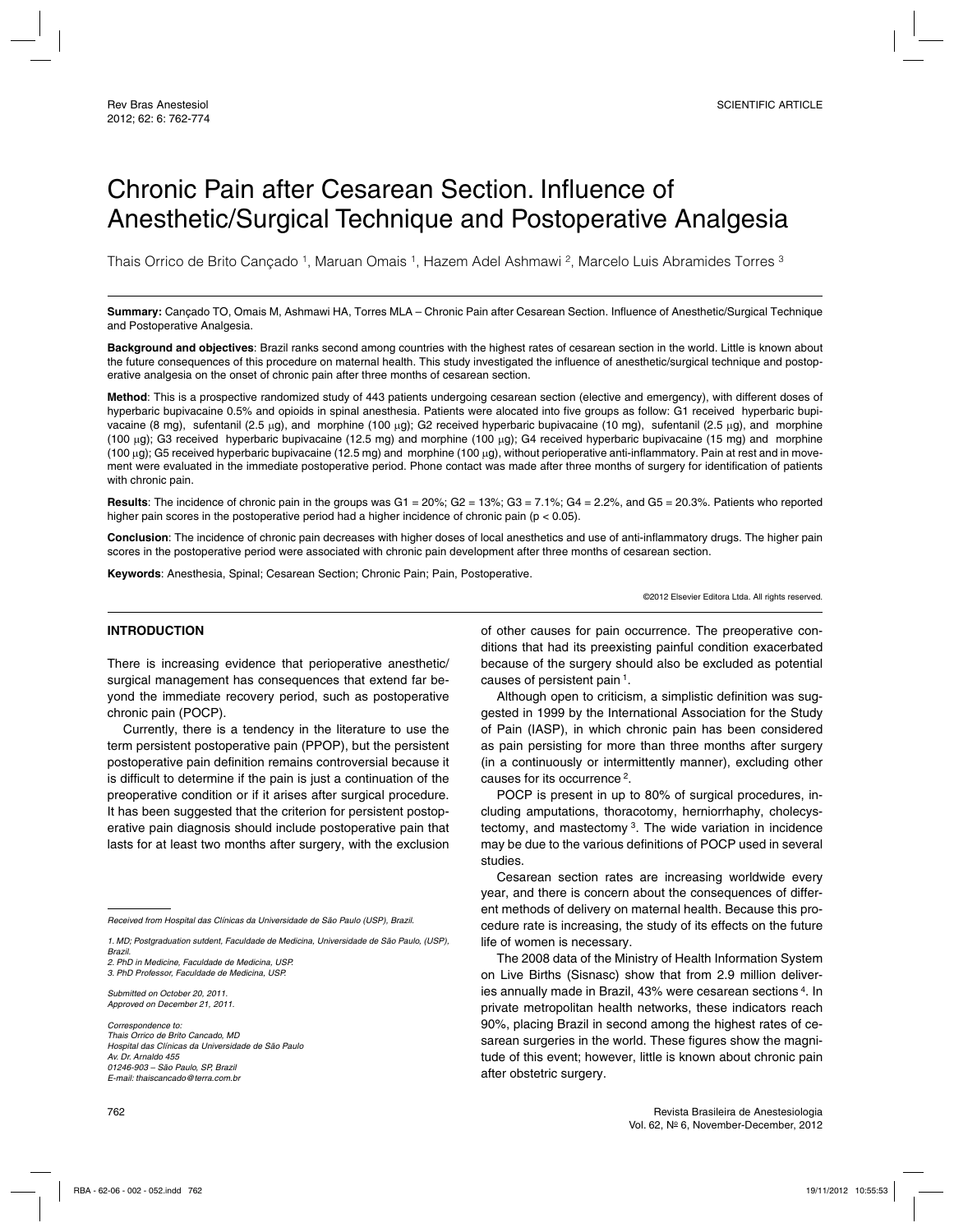Management of postoperative pain after a cesarean section is rather different from other surgeries, mainly because the woman needs a fast recovery to take care of the newborn. One should choose drugs and techniques that do not alter the consciousness and ability to walk. Moreover, drugs used for treatment or prevention of postoperative pain may affect the fetus and newborn through placental circulation or breastfeeding 5.

There is consensus in the literature that drug combination (combined or multimodal analgesia) is mandatory for achieving satisfactory and effective pain relief and side effects prevention, as the combined use of drugs achieves the desired effect of analgesia with lower doses 6,7,8.

Given the above information, the role of the anesthesiologist in controlling postoperative analgesia is highlighted – a role that begins at the moment of choosing the type of anesthesia to be used in pregnant women and may be extended up to the time of hospital discharge 9.

Considering that cesarean section is actually one of the most performed procedures, which may cause chronic pelvic pain, sometimes debilitating and undermining the quality of life of women, a prospective study on the subject is warranted.

The aim of this study was to evaluate prospectively the effect of different doses of local anesthetics and opioids in spinal anesthesia, as well as the use of anti-inflammatory in persisted pain three months after cesarean section.

## **METHOD**

After approval by the Ethics Research Committee (CAPPesq) of the Hospital das Clinicas, Faculdade de Medicina da Universidade de São Paulo (HC-FMUSP), and Ethics Research Committee of the Association for Motherhood and Childhood Support (AAMI), this prospective study was performed with the follow-up of 443 pregnant patients who underwent cesarean section under spinal anesthesia from January to December 2009.

Inclusion criteria were patients who had no clinical contraindications to spinal blockade, age above 18 years, height between 150 and 175 cm, and those who reported no allergy to drugs used in the protocol. Women with a history of chronic pain and abuse of illicit drugs were excluded from the study.

Patients with indication for cesarean section and who met the above criteria were alocated into five random groups, distributed according to the dose of local anesthetics and opioids used in the subarachnoid space and the use of anti-inflammatory drugs (NSAIDs) in the intra- and post-surgery periods. Groups were determined according to the random sequence of numbers obtained through the site www.random.org <sup>10</sup>. A sequence was generated with the numbers 1 to 5, corresponding to the groups (500 numbers in total), and patients were assigned to groups according to this sequence.

A detailed history was taken before the patient was transported to the operating room. We collected information on patient's characteristics (age, race, marital status, family income, weight, and height), surgical and pathological history, and obstetric history (gestational age, parity).

Upon arrival to the operating room, routine monitoring was performed (NIBP, ECG,  $SpO<sub>2</sub>$ ), venipuncture with catheter 20G, hydration with Ringer's lactate (10 mL.kg-1) until birth and spinal puncture between L1-L5 in the sitting position using a 27G Quincke needle. Drugs were administered using the same syringe, according to group's distribution determined by randomization (Table I). There was manual womb deviation until birth, and hypotension, if present, was corrected with ephedrine hydrochloride.

Any intraoperative complications were noted, such as hypotension, pain, bradycardia, shivering, nausea, vomiting, and drowsiness. For treating vomiting, intravenous ondansetron (4 mg) was used; and for anesthesia complementation, 50 to 100 µg fentanyl sulfate was used when necessary. After placenta removal, a continuous infusion of Ringer's lactate containing oxytocin 10UI, dipyrone 2 g, metoclopramide 20 mg, cephalothin 2 g, and tenoxicam 40 mg was maintained, except for patients in group 5 who did not receive anti-inflammatory medication at any time.

Surgery was performed via Pfannenstiel incision and uterine approach in the transverse direction. The use of forceps for fetal extraction, exteriorization of the uterus, and peritonization technique (visceral and/or parietal or no peritonization) for cavity closure was recorded. At the end of surgery, patients were taken to the post-anesthesia care unit (PACU).

**Table I** – Classification of Groups according to Local Anesthetics and Opioids Used in Spinal Anesthesia and NSAIDs Used in Late Postoperative Period

| Group          | 0.5% hyperbaric<br>bupivacaine | Sufentanil hydrochloride | Morphine hydrochloride | Use of anti-inflammatory |
|----------------|--------------------------------|--------------------------|------------------------|--------------------------|
| G <sub>1</sub> | 8.0 <sub>mg</sub>              | $2.5 \mu g$              | 100 $\mu$ g            | Yes                      |
| G <sub>2</sub> | $10.0$ mg                      | $2.5 \mu g$              | 100 $\mu$ g            | Yes                      |
| G <sub>3</sub> | $12.5 \text{ mg}$              | 0                        | $100 \mu g$            | Yes                      |
| G <sub>4</sub> | $15.0$ mg                      | 0                        | 100 $\mu$ g            | Yes                      |
| G <sub>5</sub> | $12.5 \text{ mg}$              | 0                        | 100 $\mu$ g            | No                       |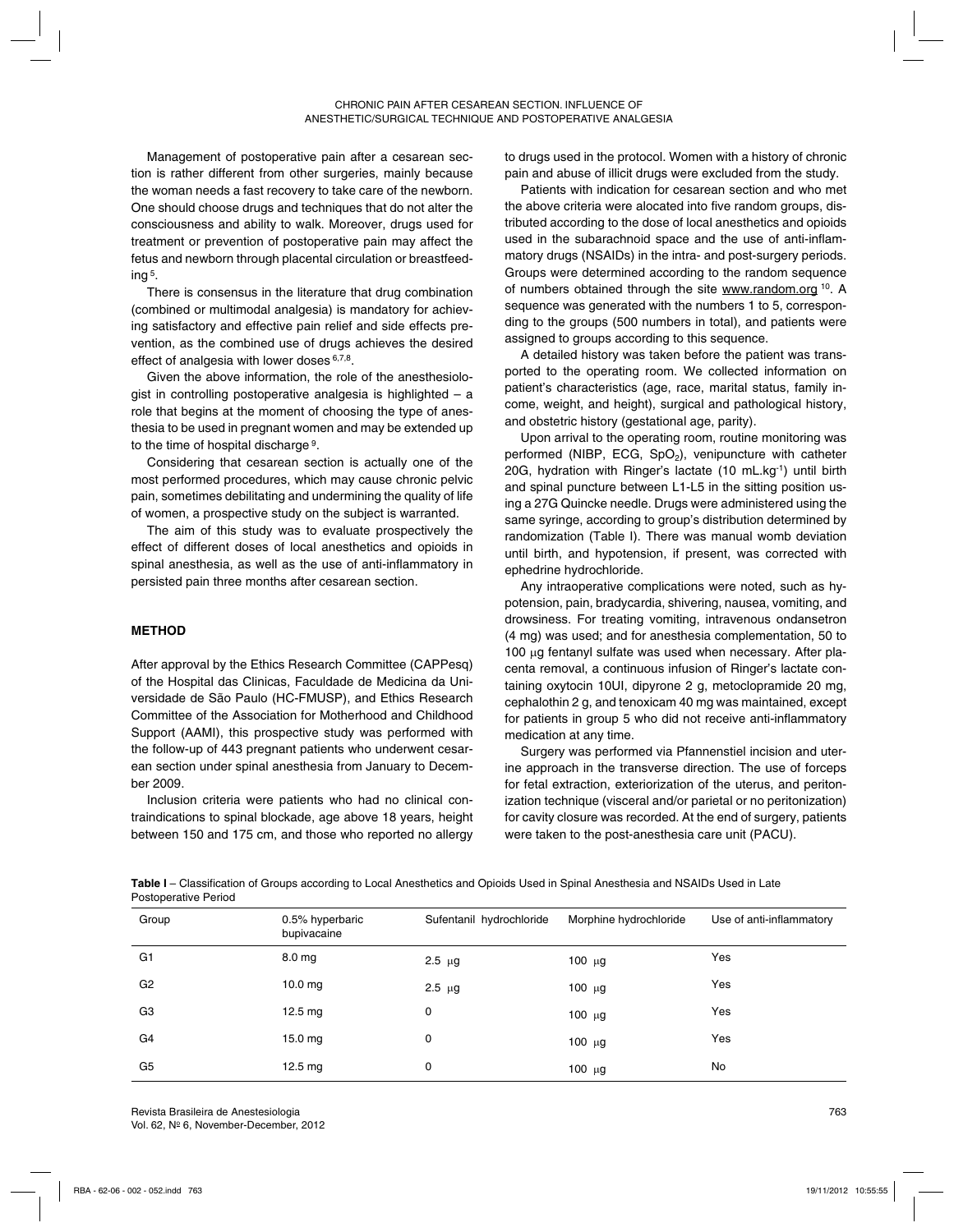## **Early postoperative period (first and second day after cesarean)**

In the immediate postoperative period, patients were medicated with intravenous dipyrone 1 g every 6 hours. After venous access removal, patients received oral dipyrone 500 mg every 6 hours and diclofenac 50 mg every 8 hours (except group 5).

Patients were interviewed on two occasions in the postoperative period (interview 1 after getting up and showering, about 12 hours after surgery; and interview 2 on the morning of the second postoperative day). Postoperative analgesia was assessed using a verbal numerical pain scale (VNS  $0 =$ no pain and VNS  $10 =$  the worst pain imaginable). The pain score reported by the patient before getting out of bed on the first postoperative day was considered pain score at rest. The pain score after getting up and walking was considered pain on movement in the first postoperative day (interview 1). On the second postoperative day (interview 2), we recorded pain scores at rest and on movement. Thus, four scores of postoperative pain were obtained.

## **Late postoperative period**

Patients were contacted by phone in the third month after surgery by a nurse who was unaware of which group the patients belonged to. Patients were asked about the presence of any discomfort. Patients considered to have chronic pain were those who spontaneously reported the presence of abdominal or pelvic pain, tingling, pricking or sharp pain in the region near the incision after three months of surgery. Complains of numbness or decreased sensation in the region close to the scar was not considered chronic pain.

All data were statistically assessed, with results considered statistically significant at a p-value < 0.05. Chi-square, likelihood ratio, Fisher's exact, Student t, and Mann-Whitney tests

were used. Variables with statistical significance in univariate tests (p < 0.05) were included in a multiple logistic regression analysis to identify which combined variables could be related to chronic pain 11.

## **RESULTS**

After one year of data collection, a partial statistical analysis was performed to compare postoperative analgesia between groups and it was decided to stop the study due to the significant difference observed in group  $5$  ( $p < 0.001$ ). There was also a significant difference between group 1 and group 4 (p < 0.05) (Table II). Patients in groups 1 and 5 reported higher pain scores in the immediate postoperative period. Therefore, the total number of patients was 443. Due to loss of telephone contact on the third postoperative month, 41 patients were excluded (9.25%), so 402 patients underwent final statistical analysis. The groups were not uniform in number of patients, but they were comparable in age, height, weight, and gestational age (Table III).

Table IV shows the information about the anesthetic/surgical procedures (anesthetic group, type of surgery, and peritonization) related to the presence or absence of chronic postoperative pain.

Table IV shows a significant difference in the incidence of chronic pain between groups ( $p = 0.001$ ). It can be observed a higher incidence of chronic pain in groups 1 and 5. The variable nature of the surgery and peritonization showed no statistically significant differences regarding the presence of chronic pain.

Table V shows the correlation between the mean values and standard deviation of pain scores at rest and on movement of groups in interviews 1 and 2 regarding the occurrence of chronic pain. The values of pain scores at rest and on movement in interviews 1 and 2 were significantly higher in patients with chronic pain ( $p < 0.001$  and  $p < 0.014$ ).

|  | Table II – Results of Multiple Comparisons of Mean Score of Postoperative Pain (Interviews 1 and 2) between Groups |  |  |  |
|--|--------------------------------------------------------------------------------------------------------------------|--|--|--|
|  |                                                                                                                    |  |  |  |

| Comparison                      | Mean difference | <b>Standard Deviation</b> | p       | CI (95%) |         |
|---------------------------------|-----------------|---------------------------|---------|----------|---------|
|                                 |                 |                           |         | Lower    | Upper   |
| G1 - G2                         | 0.715           | 0.3                       | 0.123   | $-0.11$  | 1.54    |
| $G1 - G3$                       | 0.565           | 0.285                     | 0.275   | $-0.22$  | 1.35    |
| G1 - G5                         | $-1.286$        | 0.308                     | < 0.001 | $-2.13$  | $-0.44$ |
| G1 - G4                         | 0.942           | 0.289                     | 0.011   | 0.15     | 1.73    |
| G <sub>2</sub> - G <sub>3</sub> | $-0.15$         | 0.271                     | 0.981   | $-0.89$  | 0.59    |
| G <sub>2</sub> - G <sub>5</sub> | $-2.001$        | 0.296                     | < 0.001 | $-2.81$  | $-1.19$ |
| G <sub>2</sub> - G <sub>4</sub> | 0.227           | 0.276                     | 0.923   | $-0.53$  | 0.98    |
| G3 - G5                         | $-1.851$        | 0.28                      | < 0.001 | $-2.62$  | $-1.09$ |
| G3 - G4                         | 0.377           | 0.258                     | 0.59    | $-0.33$  | 1.09    |
| G5 - G4                         | 2.228           | 0.284                     | < 0.001 | 1.45     | 3.01    |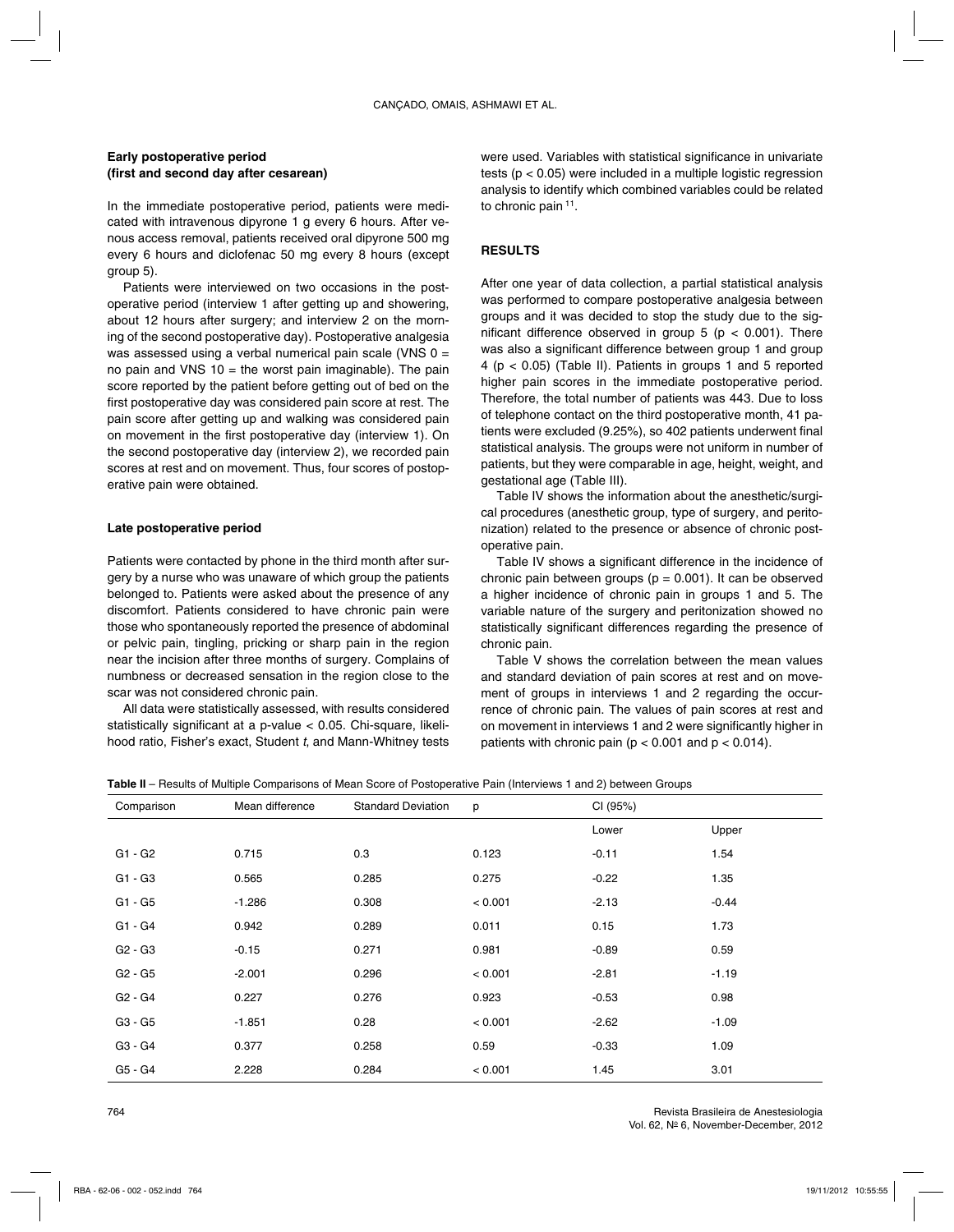### CHRONIC PAIN AFTER CESAREAN SECTION. INFLUENCE OF ANESTHETIC/SURGICAL TECHNIQUE AND POSTOPERATIVE ANALGESIA

| Group                   | G1<br>$(n = 65)$ | G <sub>2</sub><br>$(n = 77)$ | G3<br>$(n = 99)$ | G4<br>$(n = 92)$ | G <sub>5</sub><br>$(n = 69)$ |
|-------------------------|------------------|------------------------------|------------------|------------------|------------------------------|
| Age (years)             | $26.6 + 6.0$     | $26.9 + 5.5$                 | $27.0 + 6.2$     | $26.3 + 5.3$     | $25.0 + 5.5$                 |
| Weight (kg)             | $62.4 + 12.4$    | $58.9 \pm 12.5$              | $63.3 \pm 13.9$  | $63.7 + 14.1$    | 61.7 $\pm$ 15.4              |
| Height (cm)             | $163 + 6.2$      | $160 + 5.7$                  | $162 + 6.1$      | $164 + 6.3$      | $161 \pm 6.3$                |
| Gestational age (weeks) | $37.92 \pm 1.0$  | $38.06 \pm 1.6$              | $38.40 \pm 1.6$  | $38.77 \pm 1.0$  | $38.52 \pm 1.9$              |
|                         |                  |                              |                  |                  |                              |

#### **Table III** – Demographic Data of Patients

p > 0.05 (ANOVA).

**Table IV** – Correlation between Anesthetic Group, Nature of Surgery, and Peritonization with Presence or Absence of Chronic Postoperative Pain

|                      | Chronic Pain  |      |                         |      |       |       |
|----------------------|---------------|------|-------------------------|------|-------|-------|
| Variable             | $\mathsf{No}$ |      | Yes                     |      | Total | р     |
|                      | n             | $\%$ | n                       | $\%$ |       |       |
| Anesthetic<br>Group  |               |      |                         |      |       | 0.001 |
| G1                   | 52            | 80.0 | 13                      | 20.0 | 65    |       |
| G <sub>2</sub>       | 67            | 87.0 | $10\,$                  | 13.0 | 77    |       |
| G <sub>3</sub>       | 92            | 92.9 | $\overline{7}$          | 7.1  | 99    |       |
| G4                   | 90            | 97.8 | $\overline{\mathbf{c}}$ | 2.2  | 92    |       |
| G <sub>5</sub>       | 55            | 79.7 | 14                      | 20.3 | 69    |       |
| Nature of<br>Surgery |               |      |                         |      |       | 0.125 |
| Urgency              | 151           | 85.8 | 25                      | 14.2 | 176   |       |
| Elective             | 205           | 90.7 | 21                      | 9.3  | 226   |       |
| Peritonization       |               |      |                         |      |       | 0.823 |
| No                   | 195           | 88.2 | 26                      | 11.8 | 221   |       |
| Yes                  | 161           | 89.0 | 20                      | 11.0 | 181   |       |

**Table V** – Correlation between Verbal Numerical Pain Score at Rest and in Movement (Mean Value and Standard Deviation) of Groups on Interviews 1 and 2 Regarding Chronic Pain Occurrence

| Pain Score ( $mean \pm$ standard deviation) |                 |                 |         |  |  |
|---------------------------------------------|-----------------|-----------------|---------|--|--|
| Chronic pain                                | Yes             | No              | p       |  |  |
| Interview 1                                 |                 |                 |         |  |  |
| Pain at rest                                | $3.20 \pm 2.90$ | $1.70 \pm 2.20$ | < 0.001 |  |  |
| Pain on movement                            | $4.61 \pm 3.09$ | $2.66 \pm 2.49$ | < 0.001 |  |  |
| Interview 2                                 |                 |                 |         |  |  |
| Pain at rest                                | $2.35 \pm 2.43$ | $1.40 \pm 1.88$ | < 0.014 |  |  |
| Pain on movement                            | $3.61 \pm 2.80$ | $1.99 \pm 2.31$ | < 0.001 |  |  |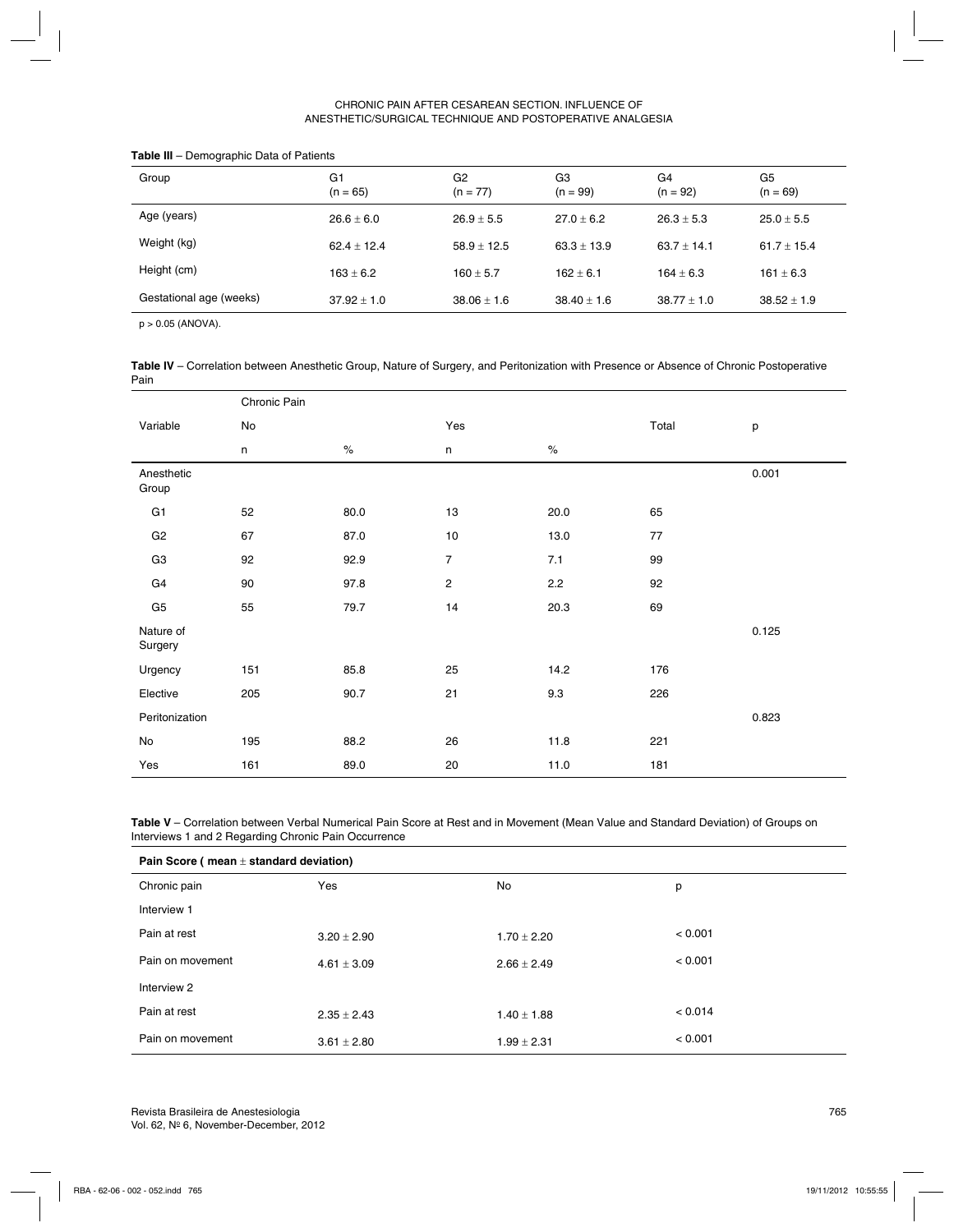| <b>Table VI</b> – Results of Logistic Regression Analysis of Variables |
|------------------------------------------------------------------------|
| Associated with Chronic Pain in Isolated Tests                         |

| Variable       | 0R   | CI (95%) |       | р     |
|----------------|------|----------|-------|-------|
|                |      | Lower    | Upper |       |
| Group          |      |          |       |       |
| G4             | 1.00 |          |       |       |
| G1             | 8.26 | 1.71     | 39.90 | 0.009 |
| G <sub>2</sub> | 4.21 | 0.83     | 21.25 | 0.082 |
| G3             | 3.33 | 0.65     | 17.00 | 0.147 |
| G5             | 8.86 | 1.87     | 42.00 | 0.006 |

A multiple logistic regression model was adjusted to all variables showing statistical significance for chronic pain, in isolated tests, to identify which combined variables were correlated with chronic pain (Table VI).

Table VI shows that patients in groups 1 and 5 were eight times more likely to develop chronic pain after cesarean section than patients in group 4. The other groups (2 and 3) showed the same statistical chance of developing chronic pain as the group with the highest dose of anesthesia (group 4) ( $p > 0.05$ ).

### **DISCUSSION**

An extensive literature search identified few studies with information regarding the incidence of chronic pain after cesarean section. The first article on chronic pain after cesarean section (the most common surgery and tending to increase) was published in 2004 by Nikolajsen et al.<sup>12</sup> That retrospective study evaluated 220 women who underwent cesarean section, using a questionnaire. Patients gave information about the onset or persistence of pain after surgery. When pain was present, patients were asked about its intensity and interference with daily activities. The conclusion drawn was that postoperative pain disappeared in most patients after three months of surgery. After that time, an incidence of 18.6% was found and, after 10 months, the incidence dropped to 12.3%. For 5.9% of patients treated, pain was a significant problem that interfered with quality of life. The higher incidence of chronic pain related to patients who received general anesthesia ( $p < 0.02$ ), had pain at other sites ( $p < 0.0001$ ), and those with severe pain in the postoperative period ( $p < 0.04$ ) <sup>12</sup>.

In our study, the incidence of chronic pain was 11.44% after three months of surgery. Without taking into account the patients in group 5, who were not given NSAIDs, the incidence of chronic pain three months after surgery dropped to 7.96%. There was a lower incidence of chronic pain compared with the Belgian study (7.96% vs. 18.6%), perhaps because we considered patients who received only spinal anesthesia.

Nikolajsen et al.<sup>12</sup> found higher incidence of chronic pain in patients who received general anesthesia and believe that the type of anesthesia is an important predictive factor for developing chronic postoperative pain 12.

Luijendijk et al. 13 evaluated 243 patients who underwent various types of abdominal surgery with Pfannenstiel incision and found that the incision length was a risk factor for increased incidence of pain <sup>13</sup>. In our study, all patients underwent a Pfannenstiel incision, but the incision size was not considered.

Rafique et al. 14 studied the relationship between closure and non-closure of the visceral and parietal peritoneum and pain intensity after cesarean section. They concluded that postoperative pain intensity was greater with peritoneal closure. In our study, there was no significant relationship between the onset of chronic postoperative pain and peritoneal closure ( $p = 0.823$ ) <sup>14</sup>.

A limitation of our study was the performance of cesarean sections by different surgical teams. Obviously, it would be very difficult for a single surgical team to develop this protocol; however, the differences in the techniques used by obstetricians are not significant in our institutions. In an attempt to minimize this limitation, the analysis included the type of peritonization used for closing the cavity; if there was uterine exteriorization, use of tampons in the cavity, and fetal extraction using forceps. There were no differences regarding the presence of chronic pain among these groups.

Eisenach et al. 15 evaluated the type of delivery (vaginal or cesarean) and its correlation with depression or persistent pain, assessed eight weeks after surgery <sup>15</sup>. The authors found that the most important predictive factor for depression and persistent pain was acute postoperative pain.

Sng et al. 16 published a study evaluating the incidence of chronic pain after cesarean section under spinal anesthesia in the Asian population. Spinal anesthesia was performed with hyperbaric bupivacaine (10 mg) and morphine (100  $\mu$ g) and postoperative analgesia with patient controlled analgesia (PCA) pump containing morphine. Patients were followed for 24 hours and there was no reference regarding the use of anti-inflammatory drugs. The authors found a 9.2% incidence of chronic pain. The independent risk factors associated with chronic pain were higher levels of pain postoperatively, presence of pain in other sites, and lack of health insurance 16. We found in our work on a similar group (group 2) a 13% incidence of chronic pain. It was used the same dose of local anesthetic and intrathecal morphine, but there was difference in the approach used in postoperative analgesia (PCA pump versus intermittent intravenous analgesia). The Chinese investigators considered only elective surgeries and there was no peritoneum closure in all cases, which may explain the lower incidence found by them.

Normally, when the causes and reasons of an event are known and understood, it facilitates taking measures to prevent its occurrence. The mechanisms involved in the onset of chronic postoperative pain are not known in detail; however, with risk factors identification, strategies can be developed to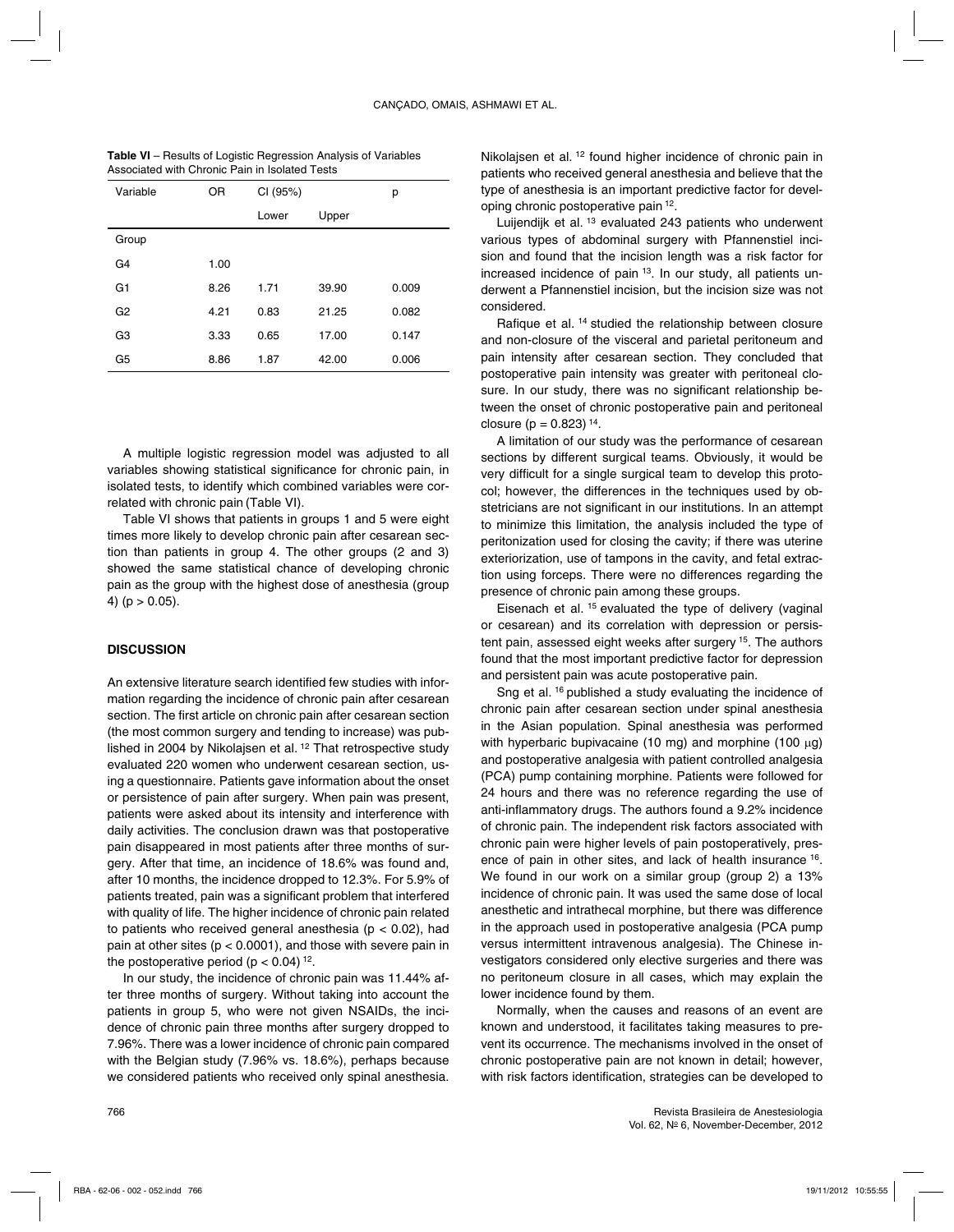reduce its occurrence. Postoperative pain is a risk factor for chronic pain after herniorrhaphy 17, mastectomy 18, total hip arthroplasty 19, and cesarean section 12,20.

Kainu et al. 20 used a questionnaire to evaluate 600 patients undergoing vaginal delivery and cesarean section. A correlation between persistent postoperative pain and type of delivery was found one year after the procedure. They reported increased incidence of pain in patients who had undergone cesarean section (18%), patients who reported pain prior to surgery, and higher level of postoperative pain in patients with chronic disease 20.

Patients who reported higher scores of postoperative pain in interviews 1 and 2 were more likely to develop chronic pain  $(p < 0.05)$ . These data confirm the findings in literature.

The use of liposoluble opioids via subarachnoid space route in obstetrics has been commonly used because of its synergistic effect with local anesthetics, which provides immediate pain relief and improved quality of anesthesia, as well as prolonged postoperative analgesia and reduced amount of local anesthetic used, which leads to greater safety of the mother-fetus binomial 21.

Sufentanil is a lipophilic opioid with very rapid onset of action (5 to 10 minutes) and a short half-life (2 to 4 hours) when used in spinal anesthesia. It improves the quality of the blockade and decreases the minimum dose of local anesthetic required 22,23. We decided to administer sufentanil in groups G1 and G2 for this purpose. Fentanyl (100 ug) used as rescue treatment for patients with intraoperative pain was only necessary in two patients in G1, which proved the benefits of drug combination. However, there were no significant differences between groups 1, 2, and 3 regarding postoperative analgesia (Table II). When group 1 was compared with group 4 (15 mg + 100 ug morphine), a significant difference was seen among them in the control of acute postoperative pain (Table II). Sufentanil was an important intraoperative adjuvant because it allowed the use of spinal anesthesia for cesarean section with small doses of local anesthetic (8 and 10 mg of bupivacaine). Culebras et al. <sup>24</sup> found that low doses of sufentanil did not potentiate the effect of intrathecal morphine used for postoperative analgesia after colorectal surgery 24.

In this work, patients undergoing anesthesia with low doses of local anesthetics (G1 and G2) had higher percentages of chronic pain (20% and 13%) compared with the groups that used higher doses of local anesthetics. Reducing the dose of local anesthetic has a limit that, if not respected, may increase the incidence of chronic pain (Table VI). The combination of sufentanil in these two groups did not prevent the onset of chronic pain.

Comparing the two groups receiving the same dose of local anesthetic and morphine (G3 and G5), but with different administration of NSAIDs, we found that the incidence of chronic pain was 7.1% in the group receiving anti-inflammatory medication and 20.3% in the group receiving no anti-inflammatory medication.

We conclude that spinal anesthesia for cesarean section with doses of hyperbaric bupivacaine 0.5% exceeding 10 mg, combined with 100 µg of morphine and the use of NSAID during the intraoperative and immediate postoperative periods reduces the incidence of chronic pain after three months of the procedure. We also found a correlation between higher pain scores in the immediate postoperative period and a higher incidence of chronic pain.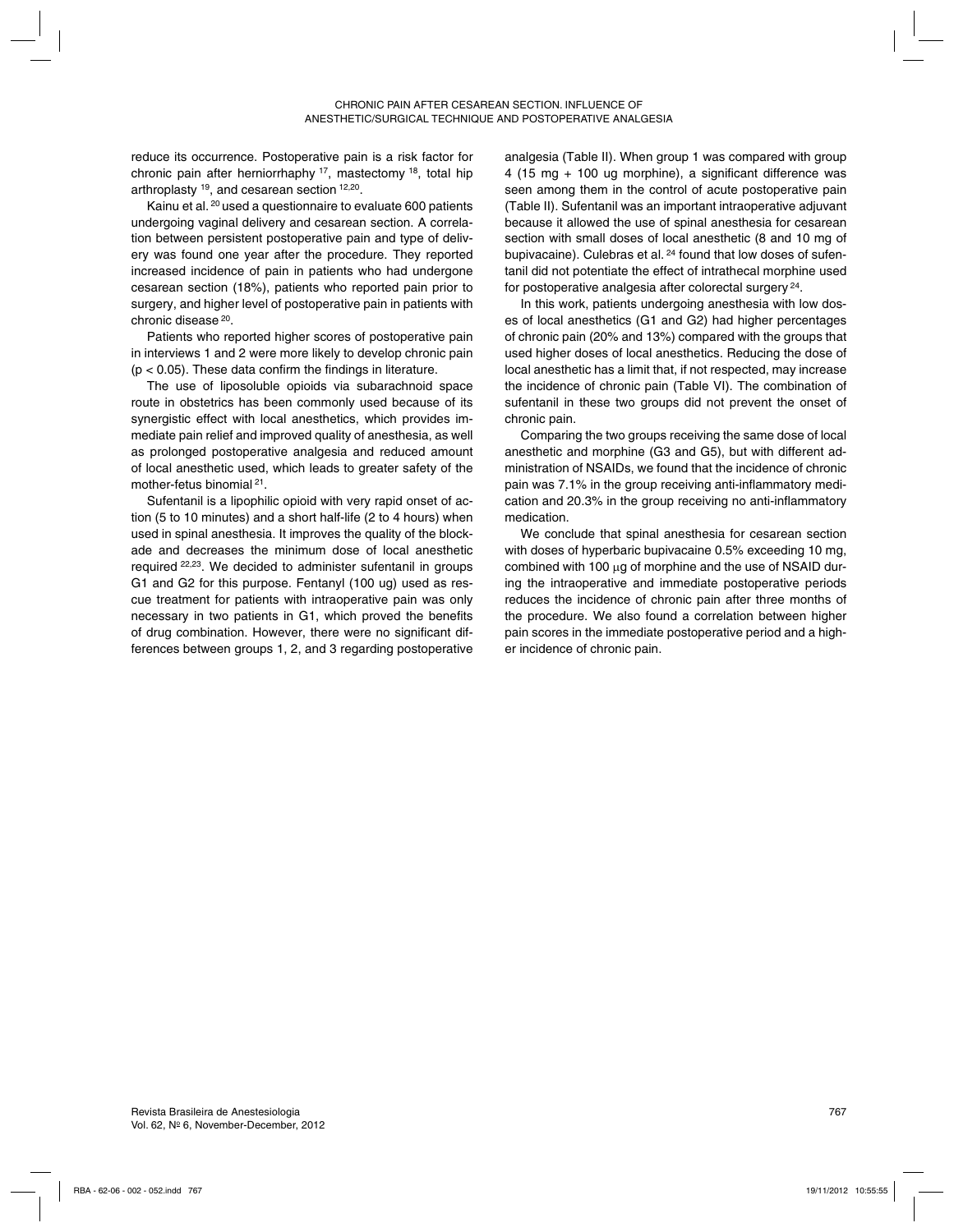## **REFERENCES**

- 1. Macrae WA Chronic pain after surgery. Br J Anaesth, 2001;87:88- 98.
- 2. International Association for the Study of Pain Classification of chronic pain. Descriptions of chronic pain syndromes and definitions of pain terms. Prepared by the International Association for the Study of Pain, Subcommittee on Taxonomy. Pain Suppl, 1986;3:S1-S226.
- 3. Perkins FM, Kehlet H Chronic pain as an outcome of surgery. Anesthesiology, 2000;93:1123-1133.
- 4. Portal da Saúde 2010. Disponível em: [http://portal.saude.gov.br/portal/saude/visualizar\_texto.cfm?idtxt=21379] (Acesso em 01/10/2011).
- 5. Lavand'homme P Post cesarean analgesia: effective strategies and association with chronic pain. Curr Opin Anaesthesiol, 2006;19:244- 248.
- 6. Power I Recent advances in postoperative pain therapy. Br J Anaesth, 2005;95:43-51.
- 7. Kehlet H, Jensen TS, Woolf C Persistent postsurgical pain: risk factors and prevention. Lancet, 2006;367:1618-1625.
- 8. Pogatzki-Zahn EM, Zahn PK From preemptive to preventive analgesia. Curr Opin Anaesthesiol, 2006;19:551-555.